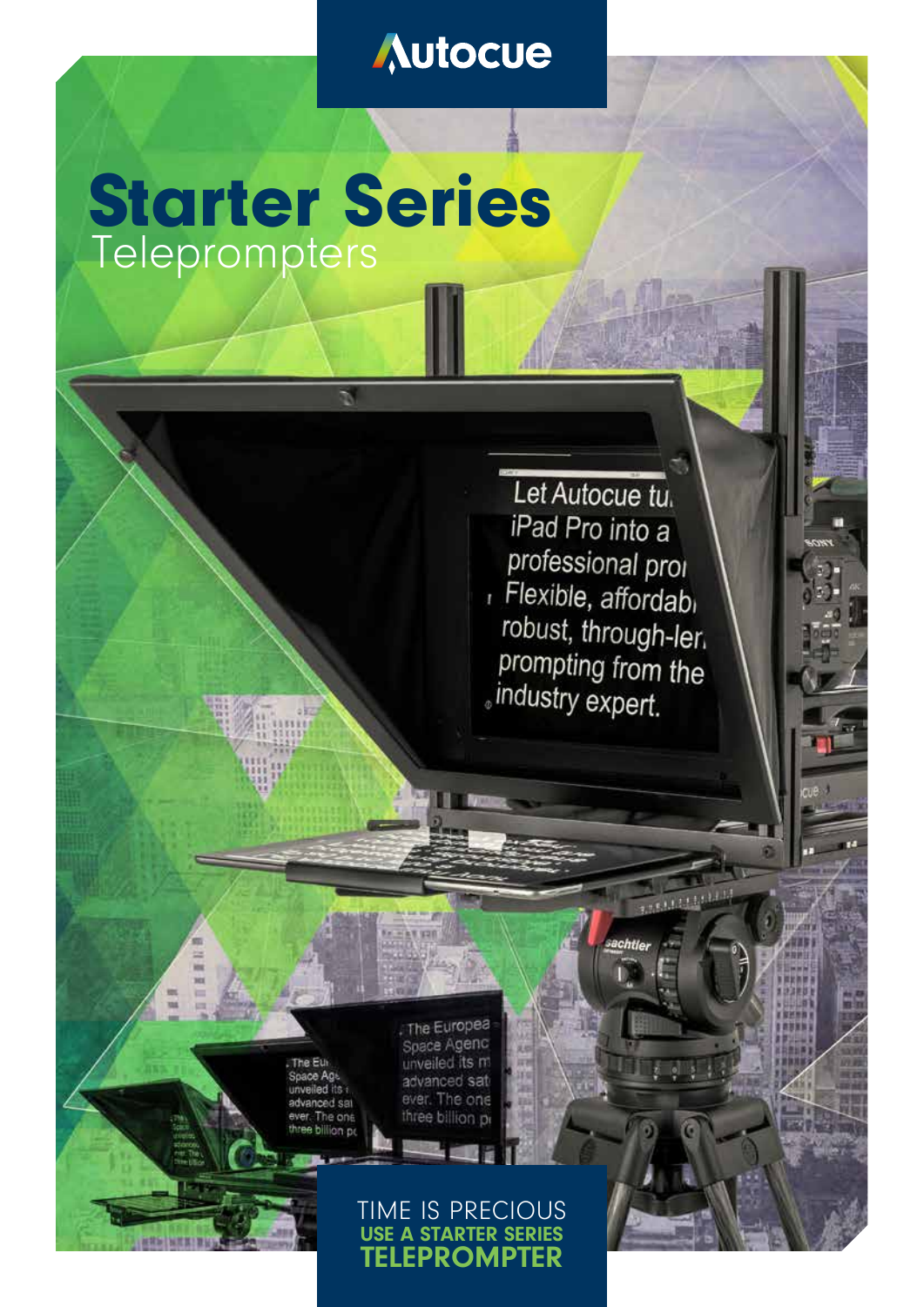## On-Camera Teleprompters WITH MONITORS

#### TIME IS PRECIOUS USE A STARTER SERIES TELEPROMPTER

The Starter Series Teleprompters come in a wide range of sizes and configurations. Our most popular 17" prompter offers 4 turnkey teleprompting solutions in 1: standard on-camera, straight-read above camera, on tripod and floor standing. All monitors feature a 4:3 format which is essential for reducing scanning movement in presenters' eyes, and every prompter is delivered with everything you need to start prompting in one box, including a camera riser system that secures onto the tripod camera plate and QStart prompting software.

|                                       | 19" PROMPTER<br>OCU-SSP19                                                    | <b>17" PROMPTER</b><br>OCU-SSP17                                           | <b>15" PROMPTER</b><br>OCU-SSP15                                           | <b>10" PROMPTER</b><br>OCU-SSP10                          | <b>8" PROMPTER</b><br>OCU-SSP08     |
|---------------------------------------|------------------------------------------------------------------------------|----------------------------------------------------------------------------|----------------------------------------------------------------------------|-----------------------------------------------------------|-------------------------------------|
| <b>Monitor Size</b>                   | 19''                                                                         | 17"                                                                        | 15''                                                                       | 10''                                                      | 8''                                 |
| <b>Hood Size</b>                      | <b>Medium Wide Angle</b>                                                     | <b>Medium Wide Angle</b>                                                   | <b>Medium Wide Angle</b>                                                   | <b>Small Wide Angle</b>                                   | <b>Small Wide Angle</b>             |
| <b>Reading Range</b>                  | 7m (22ft)                                                                    | 6m (20ft)                                                                  | 5m (17ft)                                                                  | 4m (13ft)                                                 | 3m (10ft)                           |
| <b>Brightness</b>                     | <b>300 nits</b>                                                              | <b>300 nits</b>                                                            | <b>300 nits</b>                                                            | <b>300 nits</b>                                           | <b>250 nits</b>                     |
| <b>Contrast Ratio</b>                 | 400:1                                                                        | 450:1                                                                      | 400:1                                                                      | 400:1                                                     | 500:1                               |
| <b>Video Inputs</b>                   | HDMI, RCA/Phono<br>(Composite), VGA                                          | HDMI, RCA/Phono<br>(Composite), VGA                                        | HDMI, RCA/Phono<br>(Composite), VGA                                        | <b>RCA/Phono</b><br>(Composite), VGA                      | HDMI, RCA/Phono<br>(Composite), VGA |
| Weight                                | 7.8 Kgs (17.1lbs)                                                            | 7.6 kgs (16.7 lbs)                                                         | 6.6 Kgs (14.5 lbs)                                                         | 3.3kgs (7.2 lbs)                                          | 2.5kgs (5.5lbs)                     |
| <b>Configurations</b>                 | On-camera, straight-<br>read above cam-<br>era, on tripod, floor<br>standing | On-camera, straight-<br>read above camera,<br>on tripod, floor<br>standing | On-camera, straight-<br>read above camera,<br>on tripod, floor<br>standing | On-camera, straight-<br>read below camera<br>teleprompter | <b>On-camera</b>                    |
| <b>Software</b>                       | <b>QStart</b>                                                                | <b>QStart</b>                                                              | <b>QStart</b>                                                              | <b>QStart</b>                                             | <b>QStart</b>                       |
| <b>Straight-read</b><br>only version* | OCU-SSP19D                                                                   | <b>OCU-SSP17D</b>                                                          | N/A                                                                        | N/A                                                       | N/A                                 |

\*For specifications of straight-read only prompters please visit autocue.com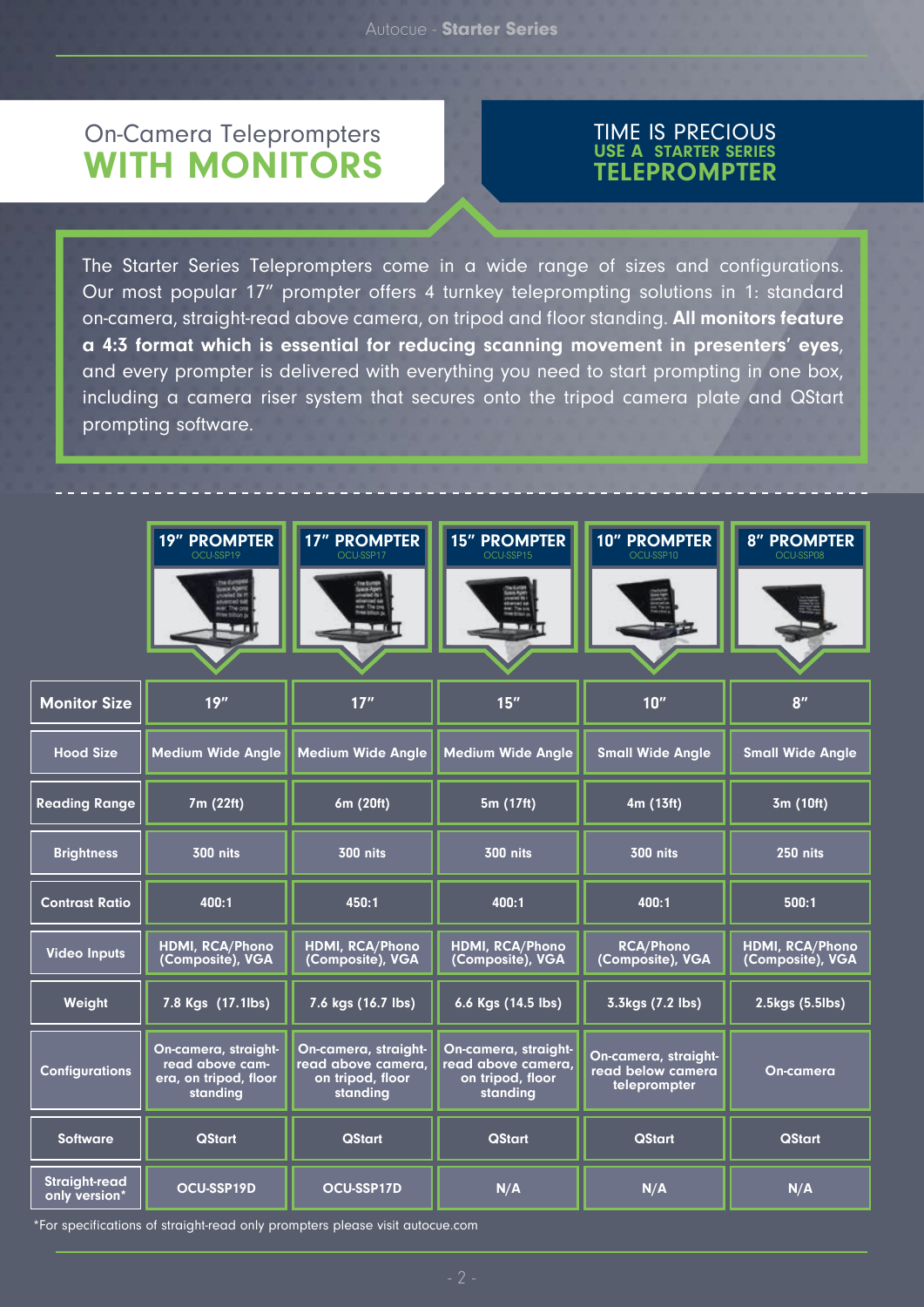## iPAD TELEPROMPTER PACKAGES

#### TIME IS PRECIOUS USE A STARTER SERIES TELEPROMPTER

Our iPad Teleprompters offer the most lightweight and compact options currently on the market for prompting through the lens. They are available for use with all prompting apps, including iAutocue. Additionally, industry leading Qstart software is included as standard allowing you to use a dedicated prompter operator, edit swiftly and choose from a wider selection of prompter controllers\*\*.

The iPad and iPad Pro 12.9" Prompter feature camera riser systems that secure onto the tripod camera plate. The innovative DSLR iPad Prompter mounts to a standard set of 15mm LWS rods, making use of existing baseplates and camera accessories for the most compact prompting solution.

|                                       | <b>IPAD PROMPTER</b><br>OCU-SSPIPADP                          | <b>DSLR IPAD PROMPTER</b><br>OCU-SSPDSLR/IPAD                                                   | <b>iPAD PRO 12.9" PROMPTER</b><br>OCU-SSPIPADPRO       |  |
|---------------------------------------|---------------------------------------------------------------|-------------------------------------------------------------------------------------------------|--------------------------------------------------------|--|
|                                       |                                                               |                                                                                                 |                                                        |  |
|                                       |                                                               |                                                                                                 |                                                        |  |
| <b>Monitor Size</b>                   | iPad or iPad Mini [not included]                              | iPad or iPad Mini [not included]                                                                | iPad Pro 12.9" [not included]                          |  |
| <b>Hood Size</b>                      | <b>Small Wide Angle</b>                                       | <b>Small Wide Angle</b>                                                                         | <b>Medium Wide Angle</b>                               |  |
| <b>Camera fixing</b>                  | <b>Easy riser suitable for all</b><br>cameras up to ENG style | Prompter attaches to 15mm LWS<br>rods. Camera mounting and rods<br>can be purchased separately. | Easy riser suitable for all<br>cameras up to ENG style |  |
| <b>Reading Range</b>                  | 3m (10ft)                                                     | 3m (10ft)                                                                                       | 4.5m (15ft)                                            |  |
| Weight                                | 2.5 kgs (5.5 lbs)                                             | 1.9kgs (4.2lbs)                                                                                 | 4.9Kg (11lbs)                                          |  |
| <b>Software</b>                       | <b>QStart</b>                                                 | <b>QStart</b>                                                                                   | <b>QStart</b>                                          |  |
| <b>Straight-read</b><br>only version* | <b>OCU-SSPIPADMA</b>                                          | N/A                                                                                             | N/A                                                    |  |

\*\* QStart control of iPad prompters requires 3rd party desktop extension app

- Improved production workflow
- Reduced production time
- Strengthened connection with the audience
- Increased confidence of on-screen talent